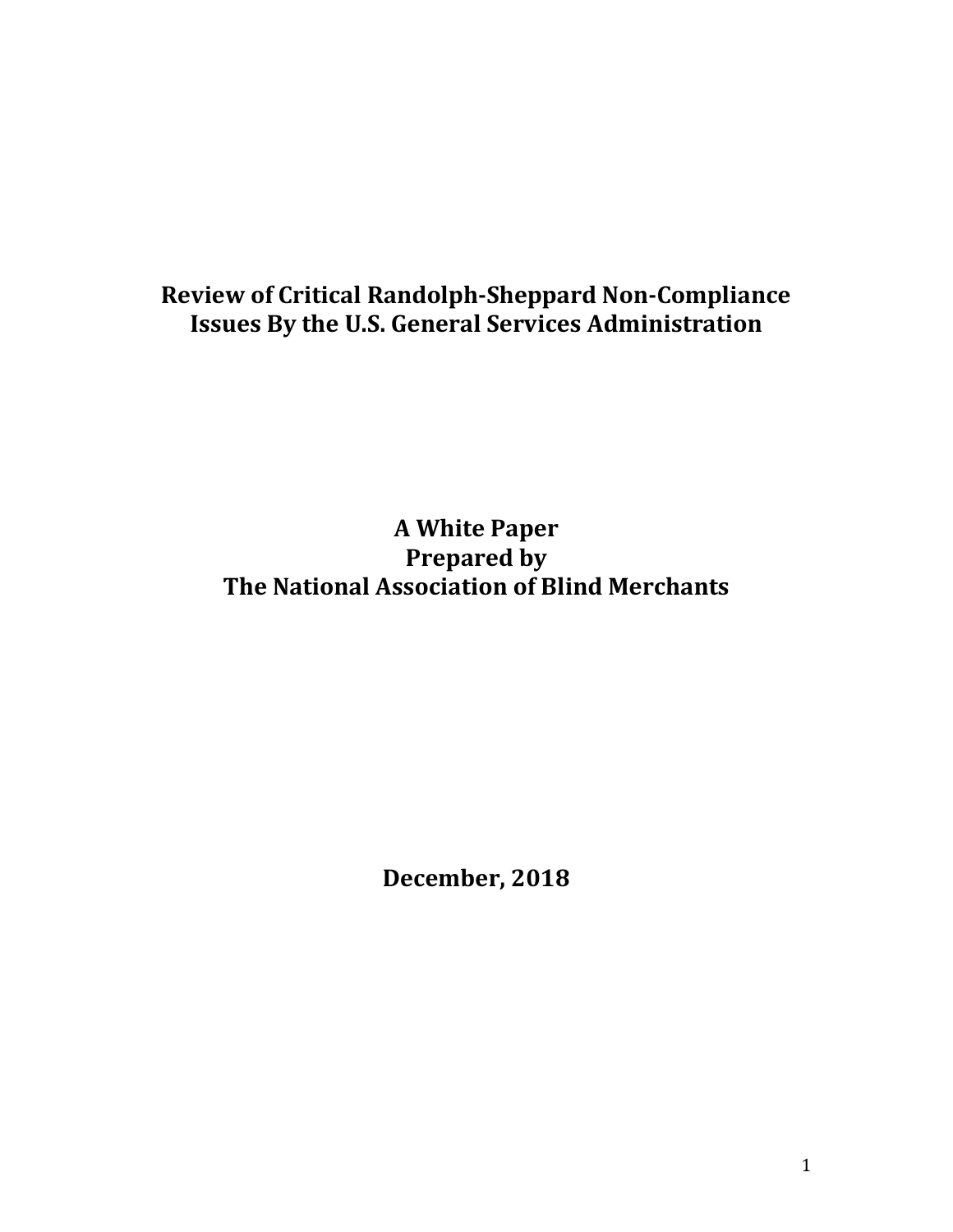#### **Introduction**

The National Association of Blind Merchants (NABM), a Division of the National Federation of the Blind, is a membership organization that represents the interests of blind entrepreneurs nationwide. Most of these blind entrepreneurs participate in the Randolph-Sheppard Program. NABM views its role to advocate on behalf of those Randolph-Sheppard blind entrepreneurs. In so doing, it also must serve as a watchdog to ensure compliance with the law by federal entities.

The General Services Administration is a major customer of the Randolph-Sheppard Program, second only to the United States Postal Service in the number of vending facilities operated by blind entrepreneurs. Historically, GSA and Randolph-Sheppard have enjoyed a mutually beneficial relationship. GSA is interested in making the best possible food services available to the occupants in federal buildings under its control, while the Randolph-Sheppard Program's goal is to provide entrepreneurial opportunities for blind persons. These missions have blended nicely, and both entities have for the most part achieved their objectives.

However, in recent years, a number of issues have developed that have strained the relationship at times. Some of the problems are systemic, and others are due to a change in philosophy and/or policy by GSA. Still others are simply beyond the control of GSA. Some of the issues are regional and specific to individual GSA field offices. The State Licensing Agencies (SLAs) and the Rehabilitation Services Administration (RSA) also bear some responsibility, as do the blind entrepreneurs themselves.

The purpose of this analysis is not to affix blame, but instead to identify existing problems so that a dialogue can begin that may result in solutions being identified and implemented. The role of the National Association of Blind Merchants in this process is to facilitate these solutions. NABM has enjoyed a positive working relationship with GSA's headquarters staff in Washington, D.C. Although this document sets out criticisms of GSA, it is intended to be constructive and to enable us to build on our relationship. GSA recently conducted a roundtable discussion with blind entrepreneurs who attended the NABM Critical Issues Conference in May of 2018. Some of these issues were discussed at that time. NABM hopes that this document will help advance those types of conversations.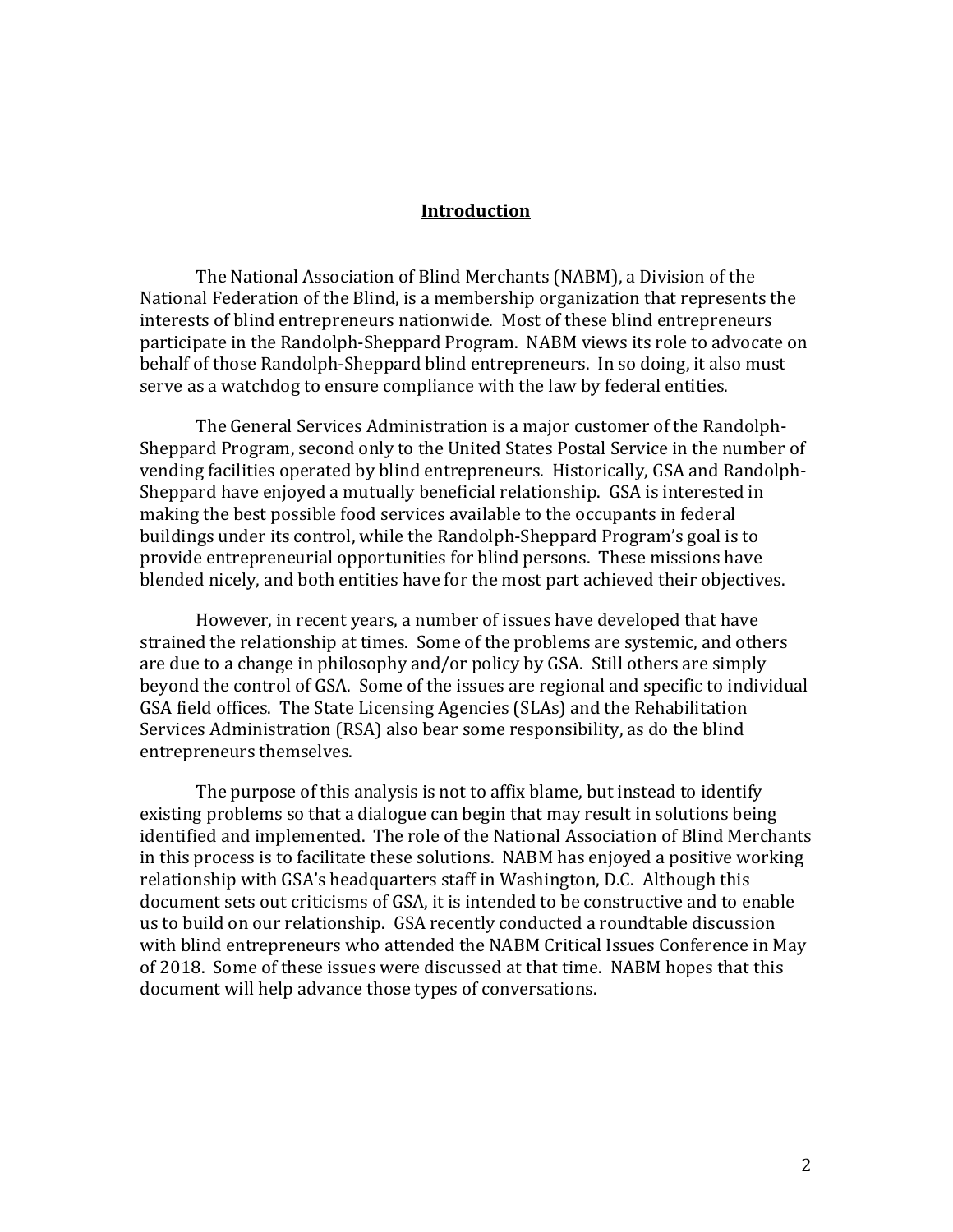#### **The Issues**

The following is a brief analysis of the issues NABM has identified and as well as solutions to address the problems:

*Problems with Security Clearance* – Strict security is an unfortunate necessity in today's world where there are so many threats to the safety of Americans. Most government buildings have implemented security measures for entry, and security/background checks are required of blind vendors and their employees as a requirement to work in a federal building. GSA is not responsible for conducting such background checks. The Office of Personnel Management (OPM) does them. It is our understanding that this responsibility is being transferred to the Department of Defense but we are not aware of any timetable.

On the surface, such background checks would seem harmless. After all, more and more SLAs are requiring background checks as a condition for entry into their programs. However, the practical impact can be devastating because of the time required for OPM to complete such background checks. It is not unusual for such checks to take months. In the meantime, the blind entrepreneur is without employment, and in some cases the federal employees are without food service. The problem is compounded by inconsistent application of the clearance procedures. In some cases, an interim clearance can be granted within a few days, and the blind entrepreneur is allowed to work in the building pending the outcome of the more comprehensive check. In other cases, they are required to complete the entire background check before being allowed access to the building. The problem is also made more difficult by the fact blind entrepreneurs can only apply for clearance after they have been awarded the location.

It has been suggested, with some merit, that some blind entrepreneurs who complete the applications contribute to the problem by not filling out the on-line forms correctly or doing so in a timely manner. There undoubtedly are times when blind entrepreneurs fail to correctly fill out the forms. It is our understanding that one problem is that the websites for the application and some of the training about how to fill out the form are inaccessible for blind users. In addition, it appears that the website where a \$25 payment must be made is also inaccessible. If true, these are all violations of federal law. We are working to correct this situation and would appreciate any help in making that happen.

The problem of onboarding is not limited to clearance for the blind entrepreneurs. The problems also arise when a blind entrepreneur is attempting to hire employees. Lengthy delays make it impossible in some cases to adequately staff a vending facility. In Chicago, a blind entrepreneur at the Metcalf Federal Building waited for seven months to hire an employee and only got clearance shortly before this paper was released. In most federal buildings, a visitor can be granted access provided someone who is badged escorts them. However, this is a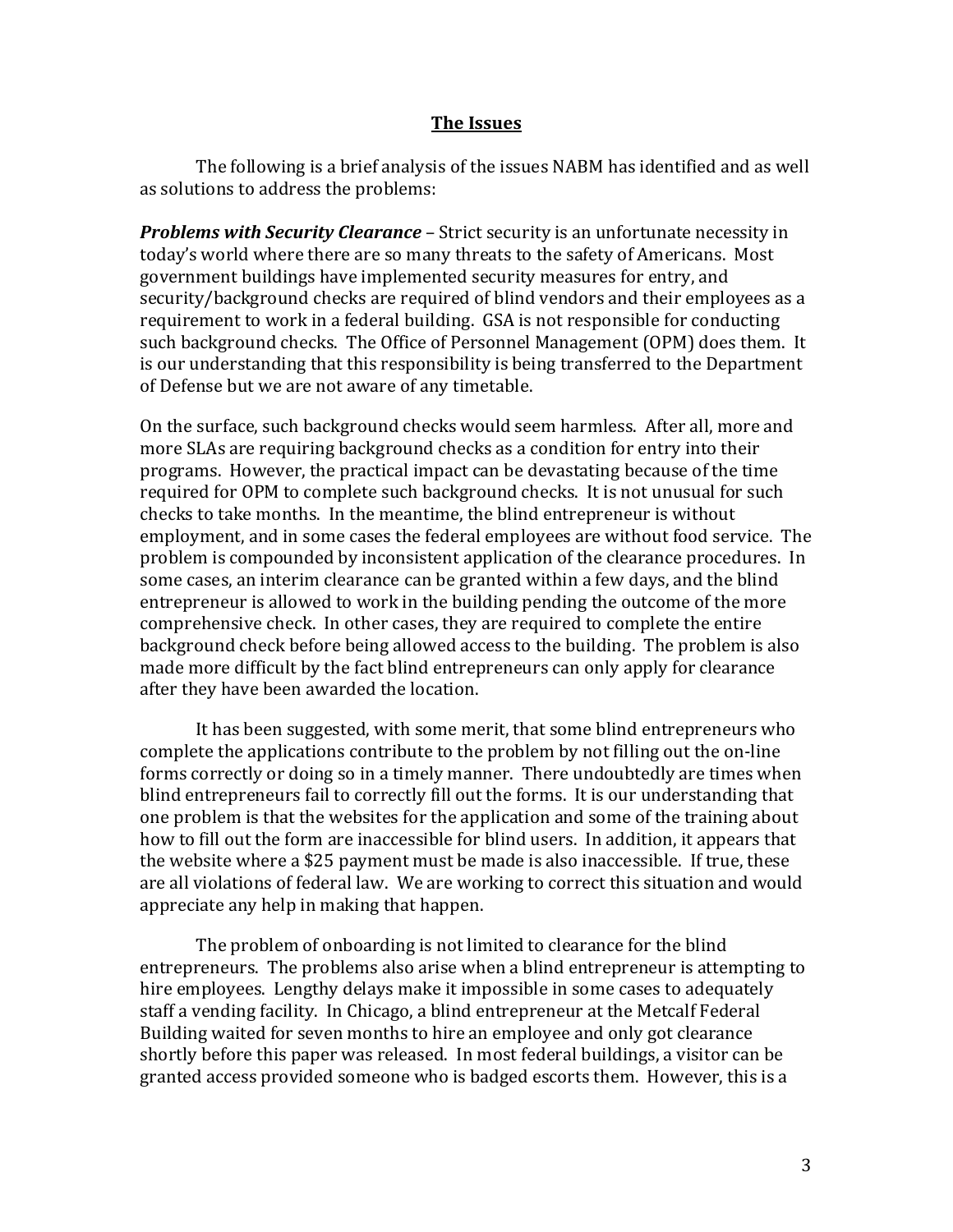privilege denied many blind entrepreneurs who could easily serve as escorts while an employee is going through the clearance process.

We recognize that this problem can be as frustrating for GSA as it is for the SLAs and blind entrepreneurs.

*Recommendation #1 – GSA should solicit the help of RSA to work with the Office of Personnel Management and/or the Department of Defense to identify solutions to the problems of onboarding, including the granting of interim clearance pending a full background check.* 

*Recommendation #2 – Licensed blind entrepreneurs should be allowed to apply for clearance even if not assigned to a vending facility on GSA property. Any vendor could be allowed to apply for such clearance, and having applied for the clearance could be a condition for bidding on a vacant vending facility*.

*Recommendation #3 – RSA and GSA should work with the Office of Personnel Management and/or the Department of Defense to ensure that all websites utilized through the clearance process are accessible to blind users.* 

With regard to Recommendation #3, NABM's parent organization, the National Federation of the Blind has a great deal of expertise in the area of accessibility. NABM would be more than happy to connect the appropriate person(s) at OPM to the right individual at the NFB for assistance.

*Misapplication of the Term "Cafeteria" and Improper Competition from Cafeterias –* Over time, some confusion has developed as to what constitutes a cafeteria and what these cafeterias can and cannot sell. We examine three aspects of this debate below.

**Overly broad** *application of the term "cafeteria" to vending facilities for which SLAs should receive permits* **-** The best example of this problem was at the Edith Green Building in Portland, Oregon. GSA installed a grab-and-go sandwich shop and tried to argue it was a "New Age" cafeteria and refused to grant a permit to the SLA for a blind entrepreneur to operate it. The SLA filed for arbitration and won, and today a blind entrepreneur operates the facility.

Under the Randolph-Sheppard regulations, a cafeteria is defined as a dining facility that serves a broad variety of prepared food (including hot meals) and beverages, primarily through a serving line where the customer serves himself, and that provides diners with tables or booth seating. See 34 C.F.R. 395.1(d). This definition is very prescriptive in terms of what must be present for the vending facility to be a cafeteria eligible for a contract rather than a non-cafeteria dining facility, for which a permit must be issued to the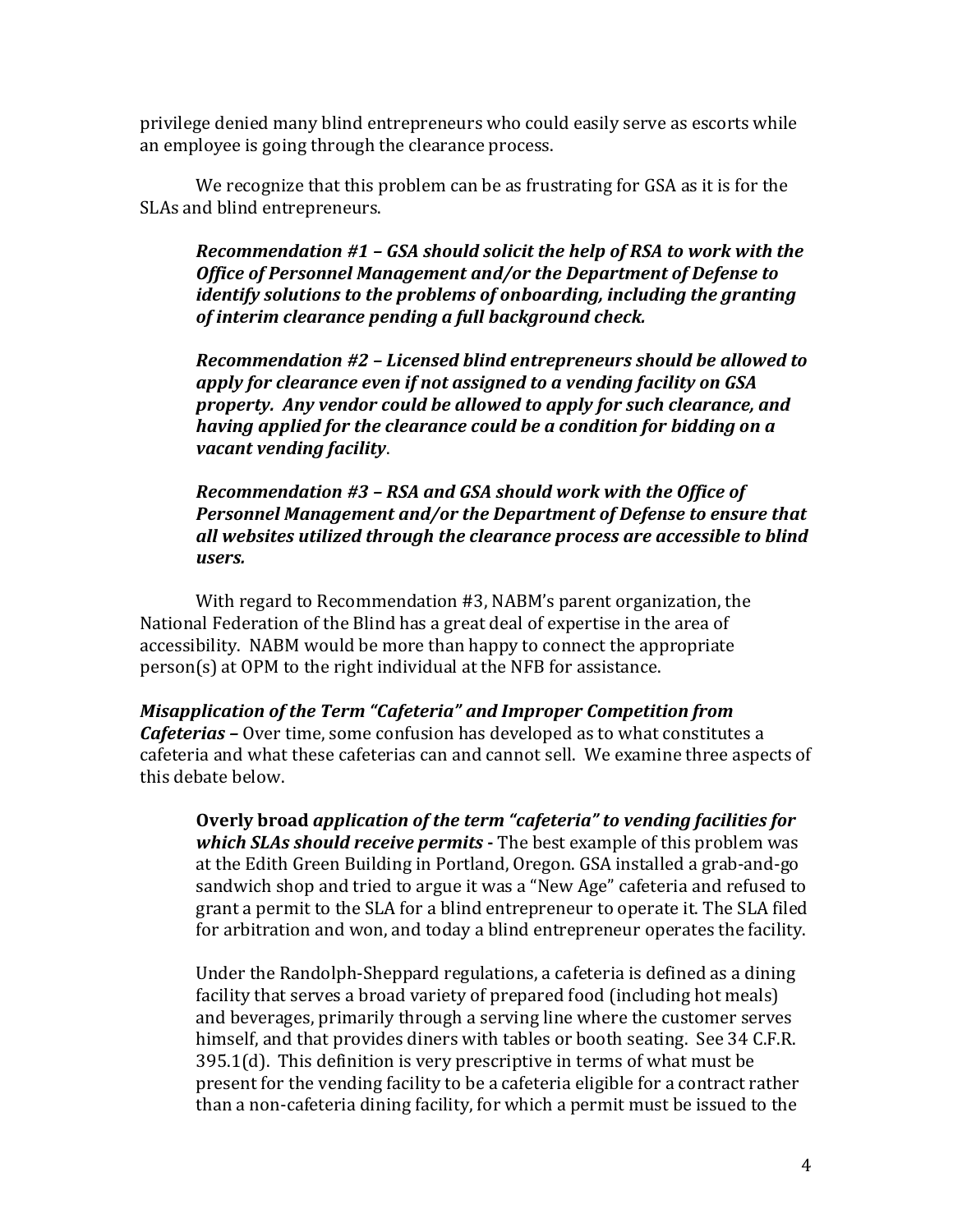SLA. Very few operations on federal properties currently classified as cafeterias meet this strict definition. In applying the definition, one must ask:

- 1. Does the facility provide a broad variety of prepared foods?
- 2. Does the facility provide hot meals?
- 3. Does the operation utilize a serving line where the customer serves himself from displayed selections?
- 4. Does the facility include tables and/or booths for customer seating?

All four of the above must be present for a dining facility to be classified as a cafeteria. Any facility that does not meet the definition of "cafeteria" by law should be awarded to the SLA via a permit.

If a customer walks up to a counter (even if (s)he must stand in line to do so) and orders a custom-made sandwich, bowl of soup, or any other item not displayed, the third criteria above is not met. The food was neither on display nor did the customer serve himself.

**Unfair competition from a competing cafeteria constitutes a limitation on the operation of a vending facility by a Randolph-Sheppard blind vendor –** The best example of unfair competition from cafeterias selling prepackaged foods might be the Tip O'Neill Federal Building in Boston. That cafeteria devotes as much of its square footage to prepackaged and grab-andgo items as it does hot food. This constitutes unfair competition not envisioned by Congress. Such competition constitutes a limitation on the blind entrepreneur's operation, which is prohibited by 34 C.F.R. 395.30(b) unless the Secretary of Education has made a determination that such a limitation is necessary to protect the interests of the United Sates.

If there is a Randolph-Sheppard entrepreneur on-site, that individual should be allowed to operate free from competition by a cafeteria selling like products. The Randolph-Sheppard Act was enacted by Congress to enlarge economic opportunities for the blind and to stimulate the individual blind entrepreneurs to greater independence. That charge from Congress is undermined if there is direct competition. GSA's options are twofold: It should either (1) ensure through the solicitation process that cafeterias will not sell items that directly compete with blind entrepreneurs, or (2) if it believes that eliminating such competition is adverse to the interests of the United States, it must submit a fully justified request to the Secretary of Education and obtain approval prior to allowing the competition

Common sense should prevail, and middle ground can be found. For instance, allow cafeterias to sell fountain drinks and let the blind entrepreneur sell the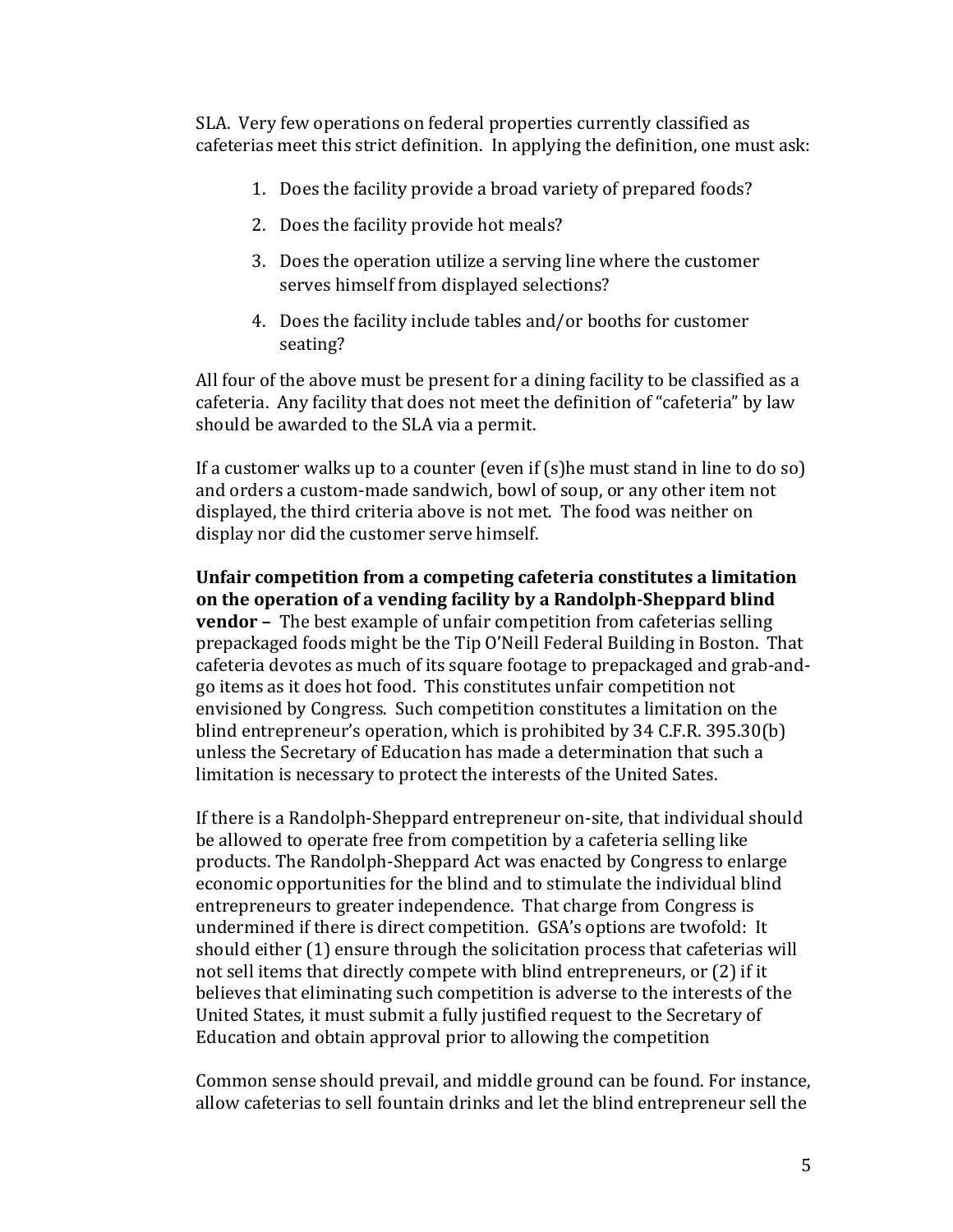bottled and canned beverages. Allow a cafeteria to sell chips with a sandwich and place them on a plate and let the blind entrepreneurs sell the bags of chips. Allow the cafeteria to sell fresh baked pastries and let the blind entrepreneur sell the honey buns and other prepackaged pastries. Finally, allow cafeterias to sell fresh-baked cakes and pies for desserts and let the blind vendor sell candy.

The unfair competition is not limited to prepackaged foods being sold within the confines of the cafeteria walls. There are at least a few instances where cafeterias have expanded their offerings to kiosks or carts in other parts of the building. Although many of the products sold are prepared in the cafeteria, these cart services are essentially stand-alone units, meet the definition of "vending facility" found at 34 C.F.R. 395.1 $(x)$ , and unfairly compete with the blind entrepreneurs. The U.S. Department of Transportation Building at 1200 New Jersey Avenue SE in Washington, D.C. is a prime example of this happening. Priority for such a cart service should be granted to the SLA. In this case, the facility being operated by the blind entrepreneur would be unable to handle the cart service if it meant providing freshly prepared items. The issue of blind entrepreneurs being provided inadequate facilities is discussed later in this document. However, at this point we will only say GSA has a responsibility to ensure the blind entrepreneur has facilities adequate enough to provide the desired services and to enlarge his/her economic opportunities.

We acknowledge that SLAs and blind entrepreneurs share some responsibility for the evolution of this problem. NABM believes that the best way to eliminate unfair competition from cafeterias is for SLAs to bid on them when solicitations are announced. Let the blind entrepreneur operate the vending machines, counter stand, and cafeteria. Utilize a teaming partner if necessary. Having said that, many blind entrepreneurs do not want to manage cafeterias due to the workload and low profit margins, and sometimes property managers are unrealistic about whether a building will support a cafeteria. Therefore, SLAs do not bid, opting to only operate the vending machines and/or an inadequately equipped dry stand. Private cafeterias face the same pressures in terms of low profitability and look to prepackaged items to help bolster sales and profits. This sometimes comes at the expense of the blind entrepreneurs. Unfortunately, there have been too many instances where blind entrepreneurs provided inferior service, which has led to some reluctance on the part of GSA to utilize the permit process when hot food is involved. SLAs and blind entrepreneurs must ensure that only the highest quality service is provided at any Randolph-Sheppard vending facility.

*Micromarkets Are Not Cafeterias* - Micromarkets are self-service, unmanned vending facilities where the customer selects a packaged item to be purchased and uses a kiosk to check himself out. It is the fastest growing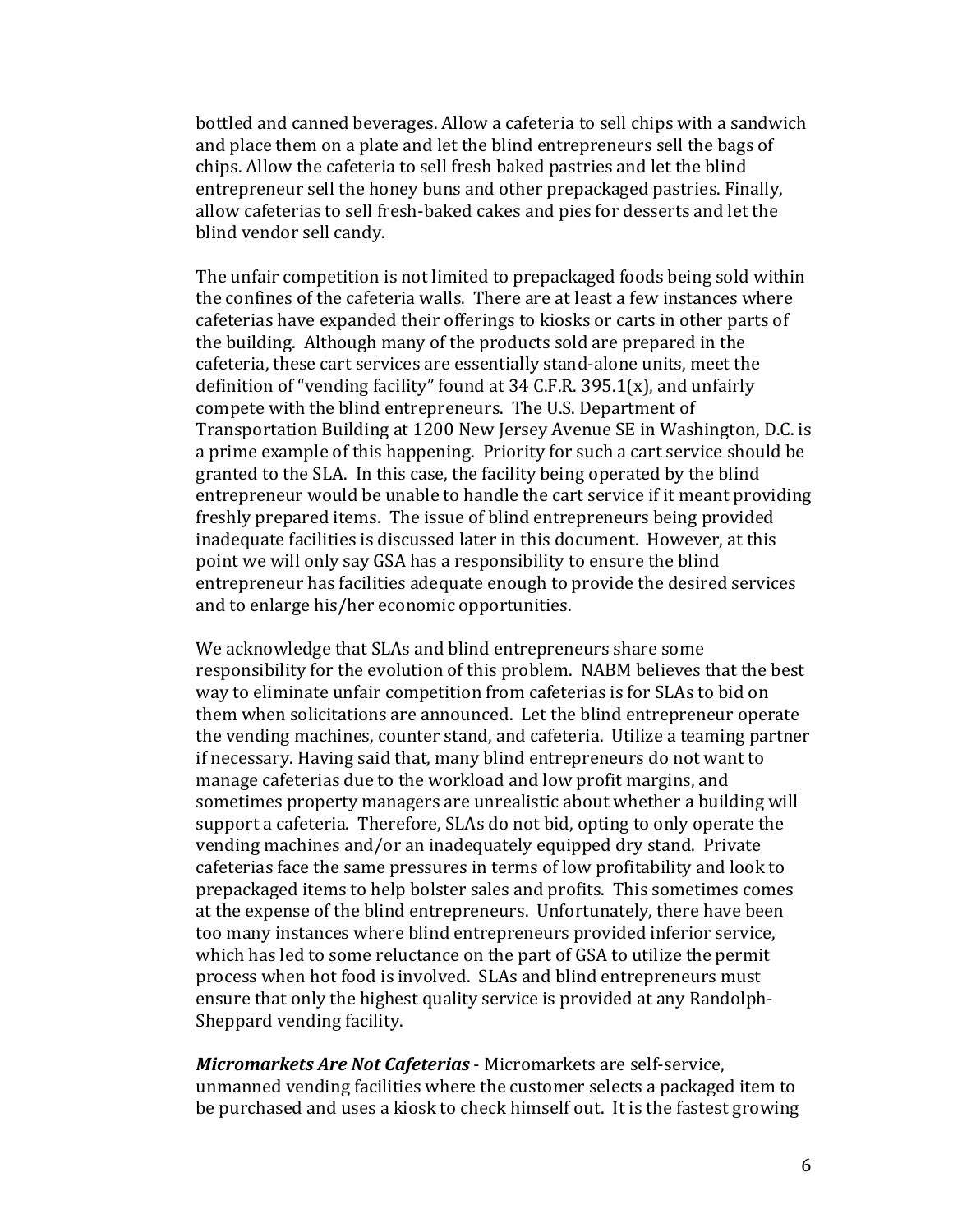part of the vending industry today and many vending companies are replacing vending machines with micromarkets and installing micromarkets instead of vending machines in new locations. Many SLAs have embraced the micromarket concept as a way to enhance offerings and boost sales / profits.

When SLA's started installing micromarkets, the question was asked "How is the Randolph-Sheppard priority applied to micromarkets." The answer is a micromarket is a vending facility as defined at 34 C.F.R. 395.1(x). Earlier we referenced the arbitration involving the Edith Green Federal Building in Portland, Oregon. During his testimony before the arbitration panel, the GSA Concessions Specialist testified that a micromarket is a cafeteria and not subject the permitting process. This prompted NABM to reach out to GSA Headquarters for clarification of GSA's position. In an email dated August 27, 2015, Melissa Walker, Wellness Amenity Program Manager with GSA, wrote,

"*GSA's policy is that Randolph-Sheppard has priority to service levels 1- 6, which is everything but a full scale cafeteria, which is handled through competitive bids. Micro-markets are not cafeterias so the RS priority would apply*."

Although there is nothing in writing, RSA has indicated at various meetings that it shares this view.

With the status of micromarkets and the Randolph-Sheppard priority clarified, the question becomes "Can a micromarket be managed by a private purveyor as an enhancement to the cafeteria service it manages in a building?" GSA recently modified its contract with the cafeteria purveyor at the Lyndon B. Johnson Building in Washington, D.C. This building ironically houses the U.S. Department of Education, which has responsibility for administering the Randolph-Sheppard Act. The contract was modified to allow the cafeteria operator to operate a micromarket. The cafeteria is open during set hours, and the micromarket is open 24/7 and directly competes with vending machines there under the Randolph-Sheppard priority. We have established that a micromarket is not a cafeteria, but is a vending facility as defined at 34 C.F.R. 395.1 $(x)$ . A micromarket should be awarded to the SLA under a permit, but GSA refuses, arguing it is a contract revision and not a new location. RSA reportedly attempted to weigh in on behalf of the SLA; however, GSA ignored the opinion of the federal department charged with the responsibility of interpreting the Randolph-Sheppard Act. Consequently, the case will go to federal arbitration. Cafeteria purveyors should not be allowed to operate micromarkets any more than they are allowed to service vending machines as a way to supplement the cafeteria. GSA can have a micromarket at the LBJ Building; however, it should be first offered to the SLA under a permit. The LBJ Building situation puts the SLA in the unenviable position of possibly filing for arbitration to resolve a dispute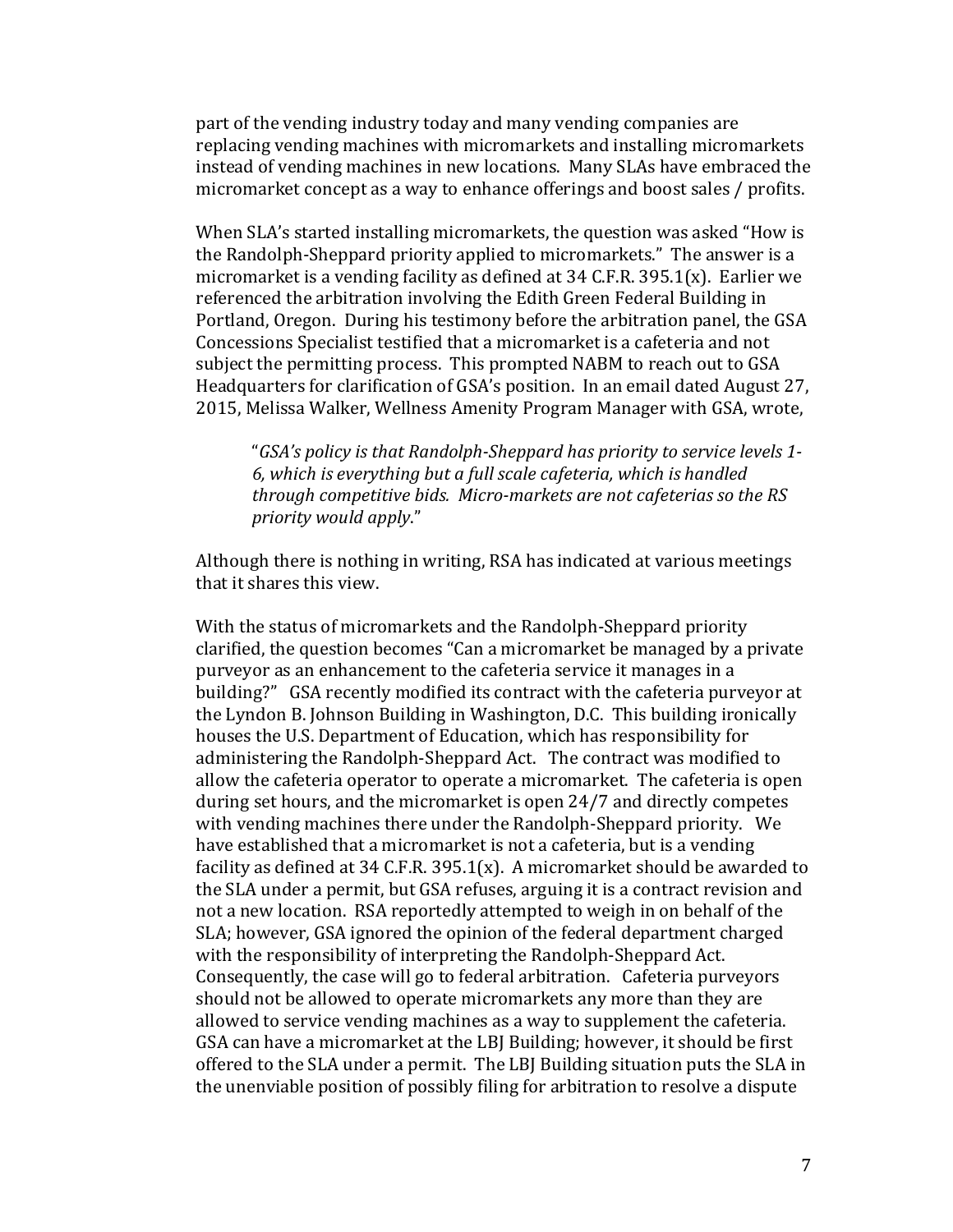in the very building that houses the Department of Education, which is responsible for administering and interpreting the Randolph-Sheppard Act.

*Recommendation #4 – GSA should ensure that only operations that meet the strict definition of "cafeteria" are bid out rather than being awarded to an SLA via permit. It must clarify, as a matter of policy that micromarkets are not cafeterias and are subject to a permit as opposed to a contract.* 

*Recommendation #5 – GSA should clarify that cafeterias are not to compete with blind entrepreneurs in selling prepackaged items. GSA should create a working group that includes the National Council of State Agencies for the Blind and NABM to develop such a policy.* 

*Recommendation #6 – GSA and each SLA should conduct on-site evaluations of each cafeteria to ensure that the services being provided are consistent with the requirements under the Randolph-Sheppard Act and ascertain whether the nature of the facility has changed so that it is no longer a cafeteria. This evaluation should include a determination of whether the cafeteria is competing in any significant way with the blind entrepreneur by selling large quantities of prepackaged foods.* 

*Recommendation #7 - There appears to be a disconnect between GSA leadership and the concessions personnel in the field. Training for all regional staff is recommended. NABM is happy to assist with such training.* 

*Recommendation #8 – In the absence of the above, NABM recommends that SLAs aggressively pursue arbitration in those cases where the priority is not afforded and/or there is unfair competition from cafeterias.* 

*Recommendation #9 – SLAs must implement and consistently enforce standards of performance and policies and procedures that ensure high quality service is provided at all times.* 

*GSA's Failure to Provide Adequate Utilities* – 34 C.F.R. 395.31 requires each federal entity to provide a "satisfactory site" for a vending facility to be operated by a blind entrepreneur in any building being built, leased, or renovated. 34 C.F.R. 395.1(q)(2) defines "satisfactory site." A satisfactory site must include "sufficient electrical plumbing, heating, and ventilation outlets for the location and operation of a vending facility in accordance with applicable health laws and building codes." Although this language is clear, the reality is that GSA and many other federal entities are out of compliance in many locations. The law requires adequate plumbing; however, many vending facilities operated by blind entrepreneurs do not have running water. GSA must provide adequate electricity, heating, and a vent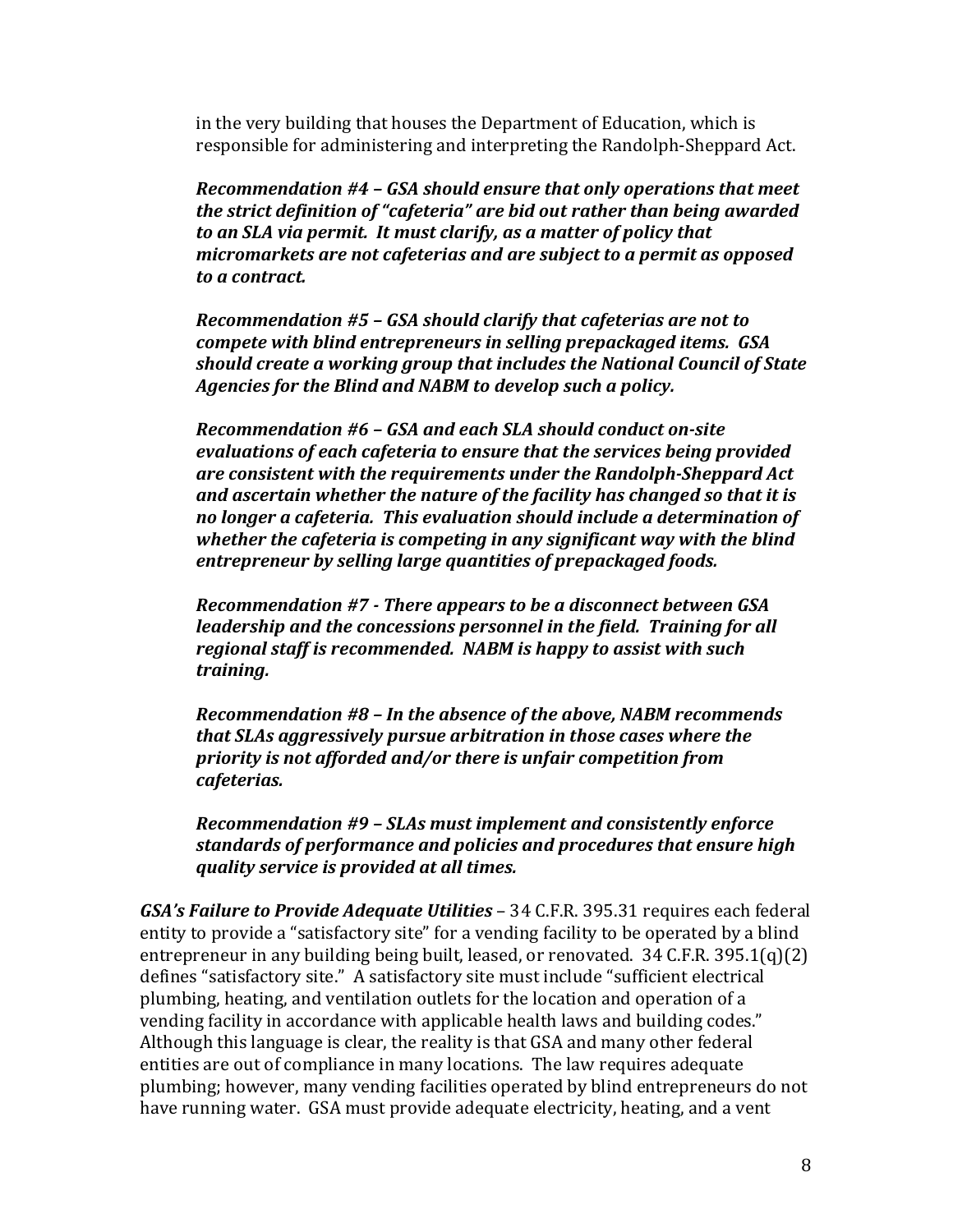system as well. Unfortunately, this issue is closely related to the issue above related to unfair competition from cafeterias. It appears that GSA is more interested in promoting and protecting the corporate cafeteria providers than it is the blind entrepreneurs, sometimes siding with a multi-billion-dollar company rather than protecting the rights of blind entrepreneurs. One only needs to visit either of the federal buildings in Boston to see this practice at work. A private company operates a large, modern cafeteria that sells hot food but also sells as many or more prepackaged items as the blind entrepreneur. They are impressive operations and appear to be very busy. In contrast, down the hallway in one building and upstairs in the other, a blind entrepreneur sits on a stool behind a counter with few customers. They have no running water. They can't even sell coffee. They do not have electrical outlets or ventilation to offer additional prepared items. Their ability to earn a living is limited.

The Randolph-Sheppard Act is intended to "enlarge the economic opportunities of the blind," 20 U.S.C. § 107(a), and it prohibits federal entities from imposing "any limitation on the placement or operation of a vending facility" on federal properties. *Id.* § 107(b); see also 34 C.F.R. 395.30(b). By limiting blind entrepreneurs' ability to earn a living, GSA violates those provisions.

#### *Recommendation #10 – GSA and the SLAs should jointly evaluate each vending facility that includes a counter operation to determine whether they contain adequate electrical, plumbing, and ventilation and to take corrective action if they do not.*

*Recommendation #11 – If #10 above is not followed, NABM recommends that SLAs aggressively pursue federal arbitration to correct the problems.* 

*Who Determines the Location and Type of Facility?* – 34 C.F.R. 395.3(c) grants to the SLA the right to determine, with the approval of the federal entity, the location and type of vending facility. Historically, GSA and the SLA were able to mutually make such determinations. However, in several recent instances, the GSA official has unilaterally made such decisions, stating in one case the only option being made available to the SLA is a micromarket and then in another stating that no micromarket will be permitted. In neither case did the SLA's wishes factor into the decision. It was "my way or the highway." The SLA should make the initial determination as to location and type of facility. Property management can either approve or deny the SLA's request. If it denies the request, the denial must be in writing, and if it constitutes a limitation on the operation of the vending facility, GSA must submit a request to the Secretary of Education justifying in writing why the SLA's request is adverse to the interests of the United States.

We have stated what the law requires. In reality, there is a simpler approach. Both sides should attempt to negotiate and arrive at a compromise. There may have to be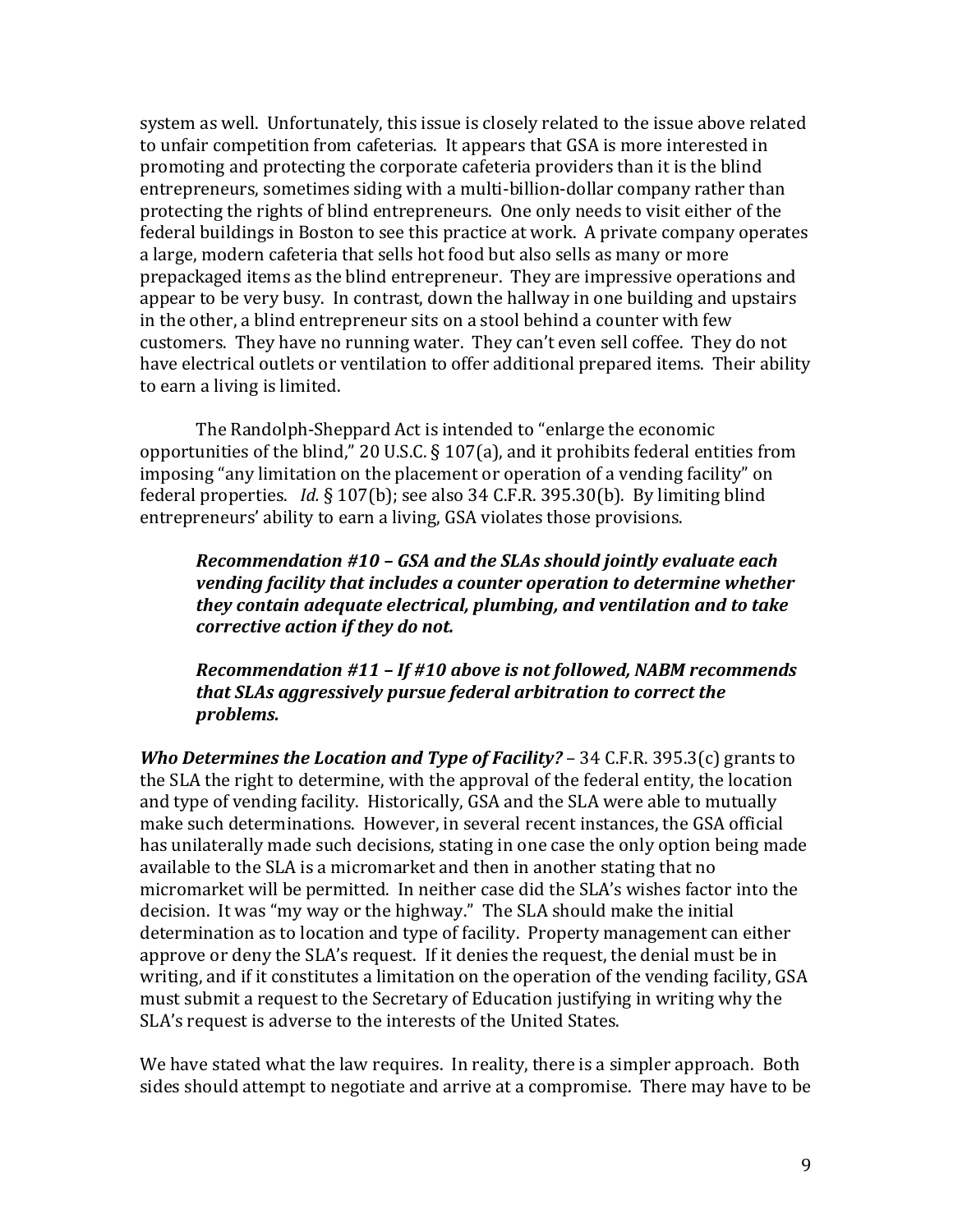give and take. However, under no circumstances should any federal entity dictate the location and type of vending facility.

## *Recommendation #12 – GSA must clarify to its field staff the requirement that the SLA is to determine the location and type of vending facility, followed by GSA's approval, while encouraging cooperation.*

*Failure to Provide Adequate Space* – This issue is certainly not unique to GSA. In fact, GSA is probably not the primary abuser. There are more problems with the Department of Veterans Affairs. However, it should be mentioned in reference to this document, as there are instances where GSA has failed to provide adequate space for a vending facility. This issue is closely related to the two previous issues. In some cases, GSA may have made less space available if running water was not provided because the facility was limited in terms of what it can offer and not as much space was needed. Likewise, GSA may have unilaterally made a determination as to the type of service it would allow and, provided less space than desired by the SLA. Neither practice is acceptable.

34 C.F.R. 395.31(a) mandates that any new, leased, or renovated building must contain a "satisfactory site" for a vending facility to be operated by a blind entrepreneur. "Satisfactory site" is defined at 34 C.F.R. 395.1(1)(q) and requires a federal entity to provide a minimum of 250 square feet for a vending facility to be operated by the Blind. Some may interpret that to mean the federal entity has fulfilled its responsibility if it provides 250 square feet of space to the SLA. This is not accurate. The federal entity must provide enough space to accommodate the type operation required by the building based upon potential patronage. We must not lose sight of the fact the purpose of the Randolph-Sheppard Act is to "enlarge economic opportunities" for blind persons. Everything else is secondary to that charge by Congress. The federal entity must provide sufficient space to ensure that this objective is achieved. As discussed earlier, a federal entity cannot allot 250 square feet for a vending facility and then carve out 2,500 square feet for a full-scale cafeteria to be competitively bid.

GSA historically has recognized its obligation. It understands that the number of people in a building dictates the level of service and the level of service dictates the square footage to be allocated. For example, GSA guidelines state that a building with 900 employees should have 1,620 square feet for a Level 3 prepackaged snack bar or 2,430 if there is limited on-site food prep. These guidelines are appropriate and accommodate most Randolph-Sheppard facilities. However, there are occasions when GSA does not adhere to its own guidelines. For example, the Voice of America Building in Washington, D.C. housed over 900 employees and the SLA requested enough space to do a limited on-site food prep micromarket, which would be a Level 4 according to GSA guidelines. However, GSA denied the request and only offered 750 square feet for a Level 3 facility. The result is a lower quality service for patrons of the facility and less income for the blind entrepreneur. GSA is also arbitrarily placing a limitation on the operation of the facility, which as discussed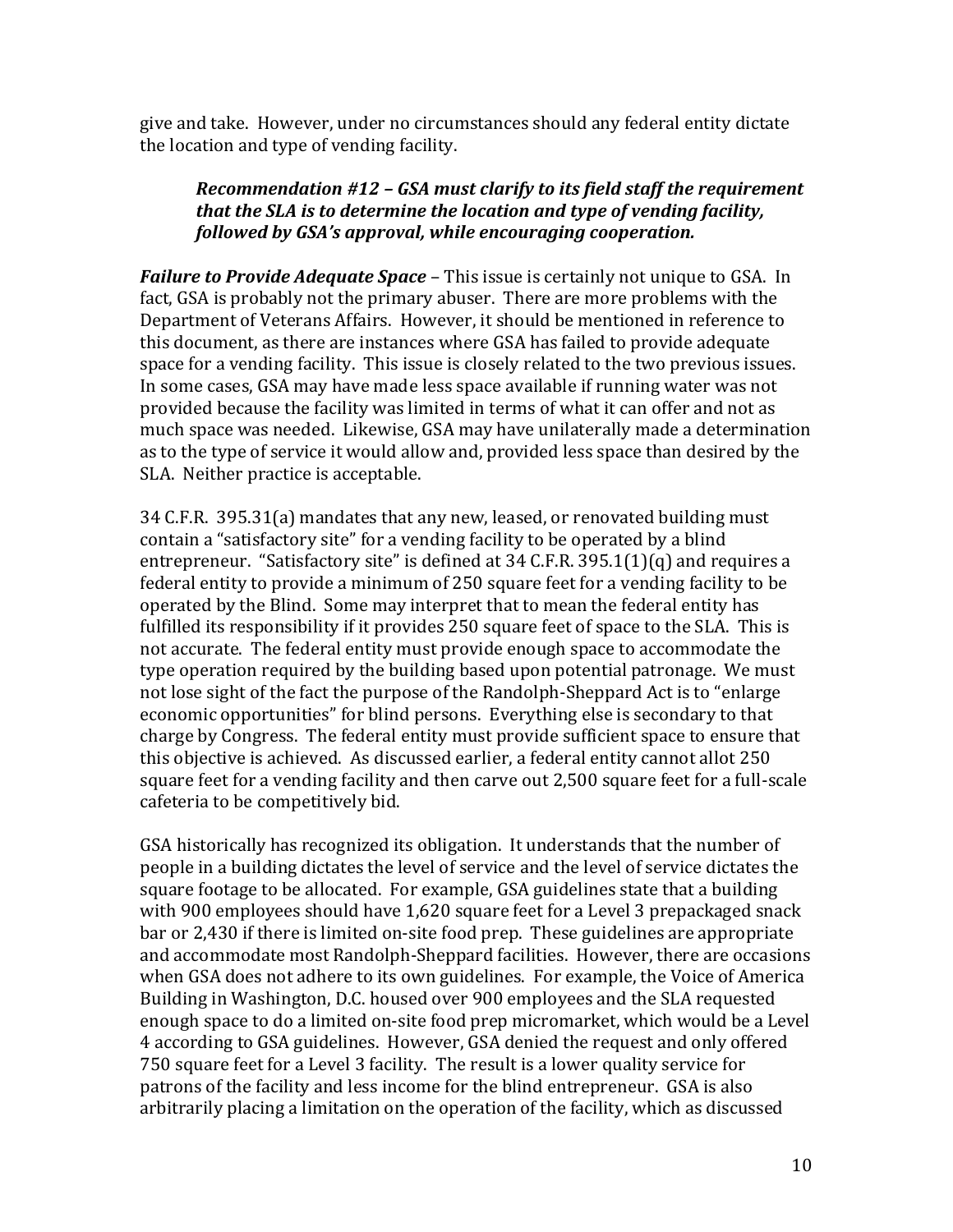previously, violates the Randolph-Sheppard Act unless the Secretary of Education ahs determined that such limitation is in the best interest of the United States.

NABM recognizes that the guidelines referenced above are simply that – guidelines. They are not law nor are they regulations. However, they have served GSA and Randolph-Sheppard well over the years and in the spirit of cooperation should remain a guide to how space will be allocated for Randolph-Sheppard.

#### *Recommendation #13 – GSA should crate a work group that includes NABM and the National Council of State Agencies for the Blind to review and update the guidelines and to ensure compliance to the amended guidelines in the future.*

*Who Pays for the Build Out of Vending Facilities?* – SLAs are being hit with a double whammy on this one. Lately, GSA has taken the position that its only obligation to the SLA is to provide a blank space with 2x4's and access to plumbing and electrical. To be fair, GSA has not communicated such a policy change in writing. An SLA is only being told of the change that is allegedly coming down from Headquarters. In a recent case, GSA maintained that it was up to the SLA to install sheetrock, flooring, ceilings, lighting, etc. This position is inconsistent with previous guidance provided by GSA. Based on recent developments, GSA's position may be softening somewhat on this issue. If fully executed, such policy would mean the end of Randolph-Sheppard vending facilities on GSA properties. SLAs do not have the money to do this work. The matter is complicated by the fact RSA is now moving toward the position that federal VR dollars cannot be spent on such things as sheetrock, floors, ceilings, and lighting. With no funds with which to do the build out, SLAs will be faced with being denied the opportunity to establish new vending facilities or renovate existing facilities. Blind vendors will be denied the opportunities guaranteed to them by Congress, and many federal employees will be denied food service. This is a case of "if it ain't broke don't fix it." GSA should continue its longstanding practice of providing SLAs with a "white box" that includes walls, floors, ceilings, electricity, plumbing, and ventilation. SLAs should use their resources, including VR dollars, to provide equipment and any necessary modifications to the space (not involving loadbearing walls) to accommodate the type of facility that will enable the blind entrepreneur to maximize his or her vocational potential as required under the law. The Act requires GSA to provide a "satisfactory site." It is not a satisfactory site if it doesn't have walls, floors, lighting, electricity, plumbing, and ventilation.

#### *Recommendation #14 – GSA and RSA need to consult on this matter, and both need to continue the past practice of GSA doing the build-out and SLAs having access to federal VR dollars to do major renovations.*

*Recommendation #15 – If GSA refuses to provide walls, flooring, lighting, electricity, plumbing, and ventilation at a given site, SLAs should aggressively file for federal arbitration to remedy the situation.*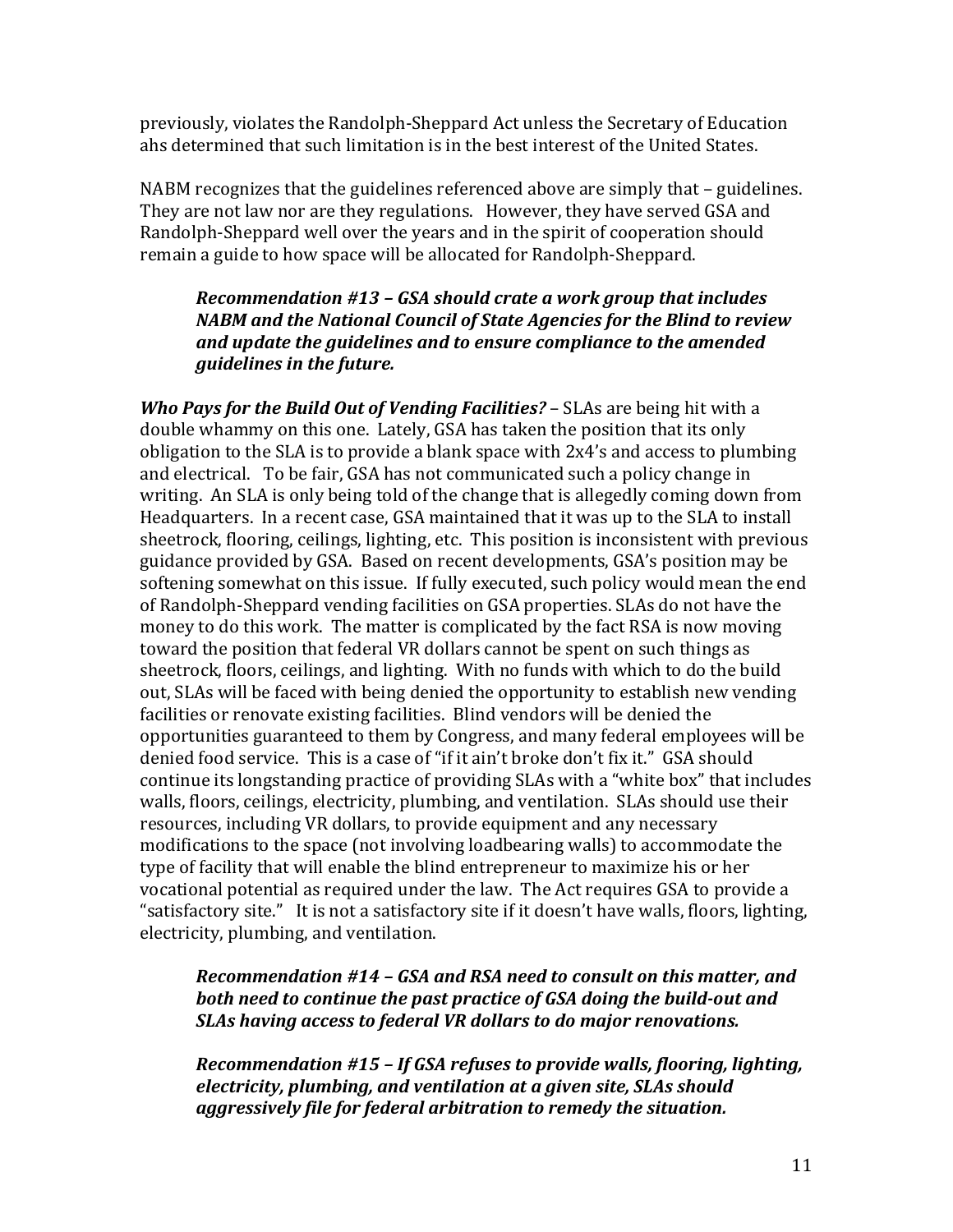*Food Trucks are Vending Facilities –* As food trucks have grown in popularity, they have assumed a greater presence on some federal properties. How odes the Randolph-Sheppard Act apply to these food trucks? In the opinion of NABM, a food truck falls under the definition of a "vending facility." Therefore, the priority applies *IF* the food truck will be parked on federal property. . Trucks parked on public streets are another matter obviously since GSA has no control on the streets.

So, how should GSA or any federal entity approach the issue of food trucks on federal property? The process is very similar to what would occur is a federal entity wanted a vending machine installed somewhere. They should contact the SLA, explain the need, and offer the opportunity to a blind entrepreneur. The SLA must first determine the viability of a food truck taking into consideration multiple factors including profitability, impact on current blind entrepreneur(s), etc. If it determines, that a food truck is viable, the SLA may:

- *1.* Purchase or lease a food truck be operated by a blind entrepreneur; or,
- *2.* Assist the blind entrepreneur in finding a food truck company that is willing to come on-site and pay the blind entrepreneur(s) a commission.

NABM has encouraged SLA's to be aggressive in purchasing food trucks for blind entrepreneurs. They offer great income potential both on federal properties and nongovernmental properties. A truck could be parked on a large federal complex at lunch and be at a concert or popular outdoor area that evening. Despite the obvious income potential, SLAs have been slow to embrace the concept. As this document is published, a few states are known to have purchased small trailers for specific uses but none has purchased a food truck. In some cases, state procurement practices make it impossible and in others is the fear of trying something different. If purchasing a food truck is not an option, then the SLA should facilitate securing a third party who will provide the truck and pay the blind entrepreneur a commission. It should be stressed that any agreement should be between the blind entrepreneur and the third party so the entrepreneur should take the lead in securing the services with the support and facilitation of the SLA.

What happens if the SLA turns down the opportunity? GSA should be allowed to arrange for the service itself.

*Recommendation #16 – GSA should clarify with all field offices that the priority applies to food trucks and direct staff to ensure that food trucks are not allowed on federal property without the SLA being offered the first right of refusal.* 

*Recommendation #17 – Each individual SLA should develop a plan on how to best provide food truck services in a way that is most beneficial to the blind entrepreneur(s).*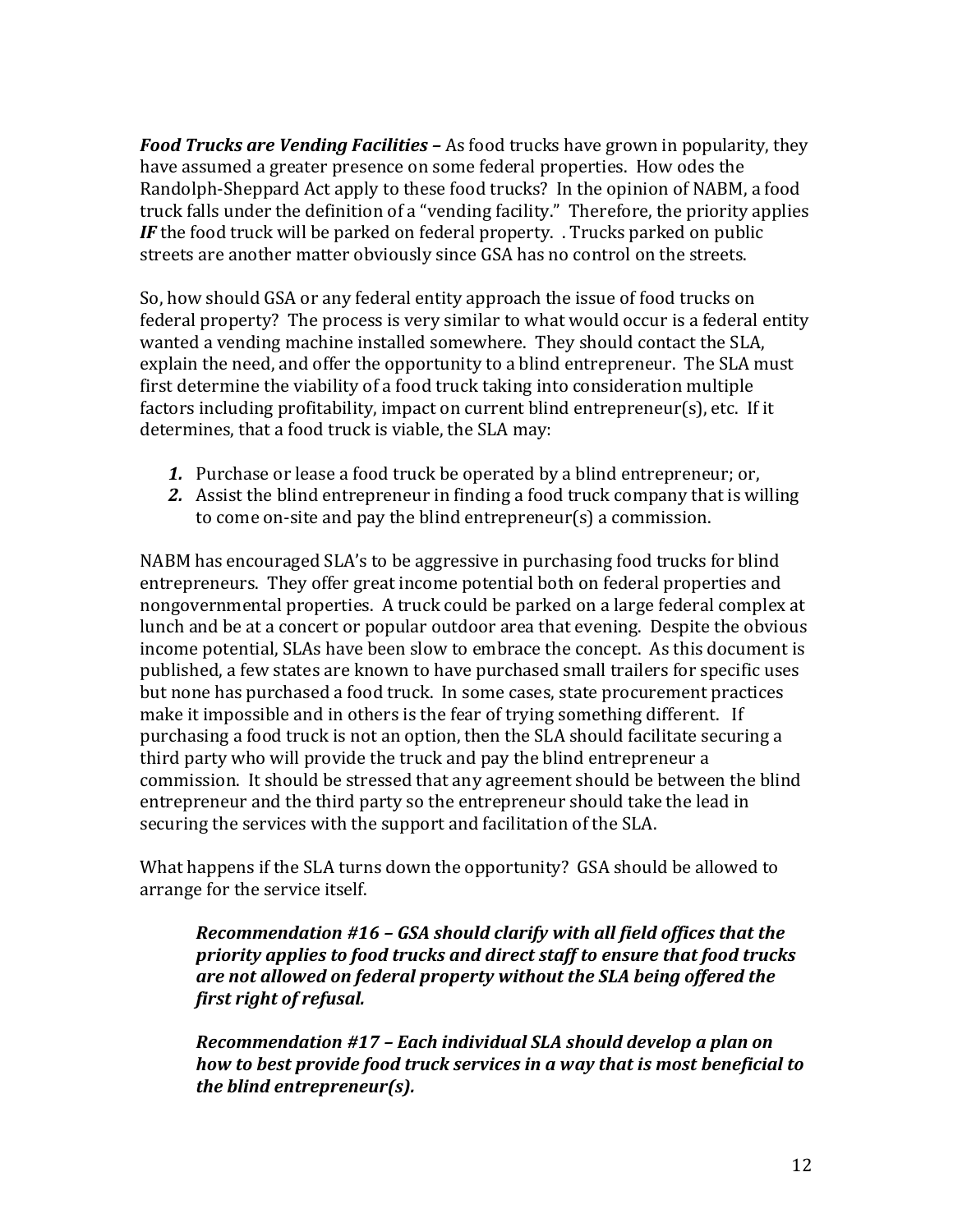*Employee Stores Create Unfair Competition* – It is not unusual for an individual employee or group of employees to set up employee stores and sell the very same items sold by the blind entrepreneur on-site. It may be an innovative employee putting his business instincts to work or it may be an employee group raising dollars for a flower fund, Christmas party fund, or some other collective purpose. In most of these cases, product is made available in a break room on a table or in a cooler. They are on the honor system and the purchaser places his/her money into some sort of container. What did we just describe? The answer is a micromarket and, as was noted earlier, micromarkets fall within the definition of a vending facility and the blind entrepreneur should be protected from unlawful competition. The most recent example to come to our attention was at the Goodfellow Complex in St. Louis, Missouri where SSA employees wee running such an operation.

Closely related to employee stores are those instances when employees invite other food providers into the building. Sometimes, it is done as a fundraiser and in others just to change up the food choices. The most blatant example of this was at the building housing NARA on Archive Road in St. Louis. Occupants in the building have arranged for both food trucks to be in the parking lot and/or food service establishments setting up in the employee break room which is right next to the Randolph-Sheppard vending facility. The blind entrepreneur's sales and profits are significantly impacted. This situation is especially troubling since all of the blind entrepreneur's must have security clearance to be on-site but none of the restaurant workers have to meet the same requirements. We have already addressed the problems with security above.

#### *Recommendation #18 - GSA should follow on the two cases in Missouri identified above and ensure compliance with the Randolph-Sheppard Act.*

#### *Recommendation #19 – GSA should ensure that all field staff understand the law and know to take corrective actions.*

*What About Office Coffee Services –* This isn't so much of a compliance issue but needs to be mentioned. Office copy services are very popular in the corporate world. A company provides the necessary equipment and sells the coffee to the employees. The employees may pay for individual cups of coffee on the honor system much like we described with the employee stores above. Why are Randolph-Sheppard entrepreneurs not providing similar service in federal buildings? The service should be attractive to GSA because it eliminates the need for individual coffee pots and minimizes fire risks while reducing energy consumption. It should be attractive to SLAs because it means more money in the pockets of blind entrepreneurs.

*Recommendation #20 – SLA's should get more aggressive in developing this segment of the industry for blind entrepreneurs.*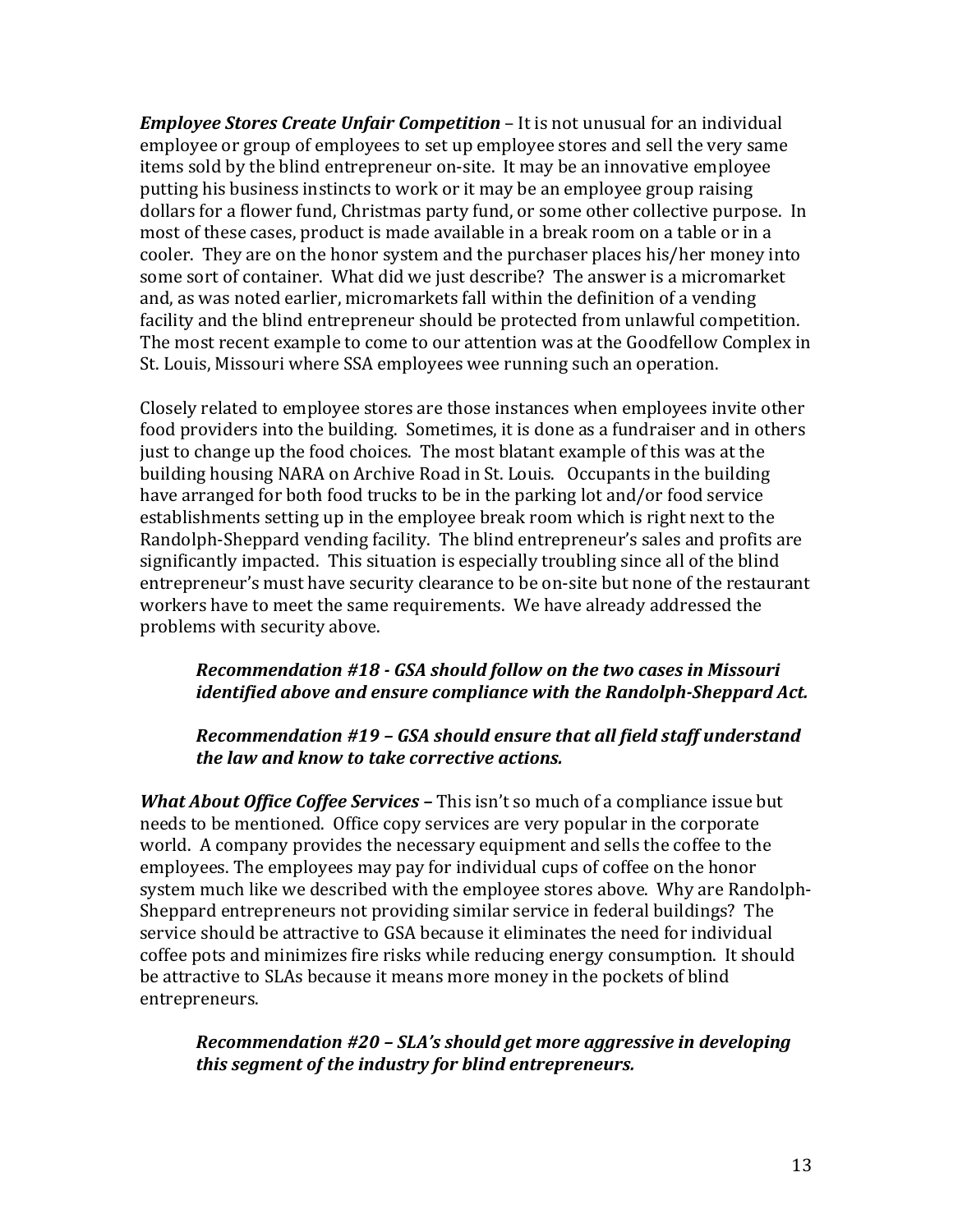*Licensing / Leasing –*With an excess of inventory, GSA sometimes leases out space to private entities through a process it calls licensing. There is no prohibition to this practice and the ability of do is clearly in the best interest of the government and the taxpayers. However, there have been instances whereby GSA licensed a private entity to provide food services. This is clearly a violation of the Randolph-Sheppard Act unless the SLA has been afforded the first right of refusal and the private entity is not competing with a blind entrepreneur on-site.

#### *Recommendation #21- GSA should ensure that the licensing practice is not utilized in a way that violates the Randolph-Sheppard priority.*

*The New GSA Permit Template is Flawed* – GSA recently developed a new template for its Randolph-Sheppard permits. The template was developed with no input from RSA, the SLAs, or the blind entrepreneur community. Consequently, there are problems with the proposed new permits. Some GSA field personnel are telling SLAs the permits are nonnegotiable which is in conflict with what staff in GSA Headquarters is saying. The current template is especially problematic since it contains questionable and even illegal provisions. NABM has prepared a complete analysis of the new permit and has shared that with both GSA and RSA as well as the SLAs. Among the more serious concerns is language that requires the blind entrepreneur to hire an on-site manager. The healthy vending requirements that are only guidelines are being made mandatory and the misapplication of the calorie disclosure laws.

*Recommendation #22 – GSA should immediately discontinue use of the template until the problems can be corrected. GSA should call together a work group that includes NCSAB, and NABM to review and modify the template. The template should then be submitted to RSA to ensure that permits re Randolph-Sheppard compliant.* 

*Communication Between GSA and the Randolph-Sheppard Community* – Earlier it was noted that there appears to be a disconnect between GSA Headquarters and its field offices. Communication with the SLAs and the blind entrepreneur community could be enhanced. NABM acknowledges and appreciates GSA's willingness to meet with NABM on several occasions. Denise Funkhouser and Demetria Summers have always been open to meeting and discuss issues. Most recently, Ms. Summers participated in a Federal Department Roundtable with blind entrepreneurs and SLA staff at NABM's Critical Issues Conference in May, 2018. There was some excellent dialogue. However, we need to build on that.

*Recommendation #23 – GSA should make every effort to participate in NABM's BLAST (Business Leadership and Superior Training) November 13-16 in San Antonio.* 

## **Conclusion**